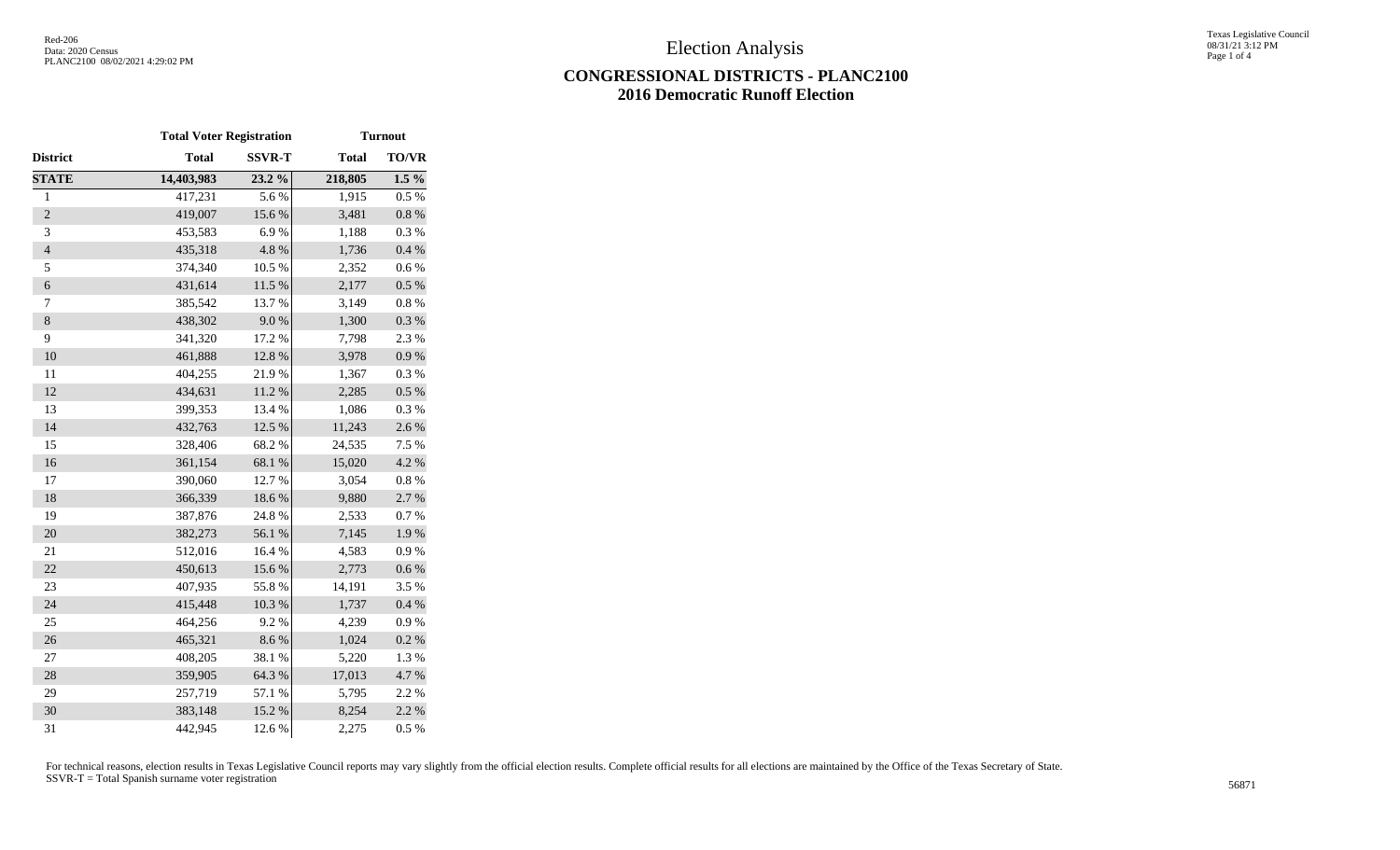Election Analysis

Texas Legislative Council 08/31/21 3:12 PM Page 2 of 4

## **CONGRESSIONAL DISTRICTS - PLANC2100 2016 Democratic Runoff Election**

|                 | <b>Total Voter Registration</b> |               | <b>Turnout</b> |              |
|-----------------|---------------------------------|---------------|----------------|--------------|
| <b>District</b> | <b>Total</b>                    | <b>SSVR-T</b> | <b>Total</b>   | <b>TO/VR</b> |
| 32              | 416,488                         | 10.4 %        | 3,019          | 0.7%         |
| 33              | 251,042                         | 38.8%         | 3.542          | 1.4 %        |
| 34              | 341,943                         | 74.3 %        | 27,268         | 8.0%         |
| 35              | 361,261                         | 44.1 %        | 6,623          | 1.8%         |
| 36              | 420,483                         | 11.3 %        | 4,027          | 1.0%         |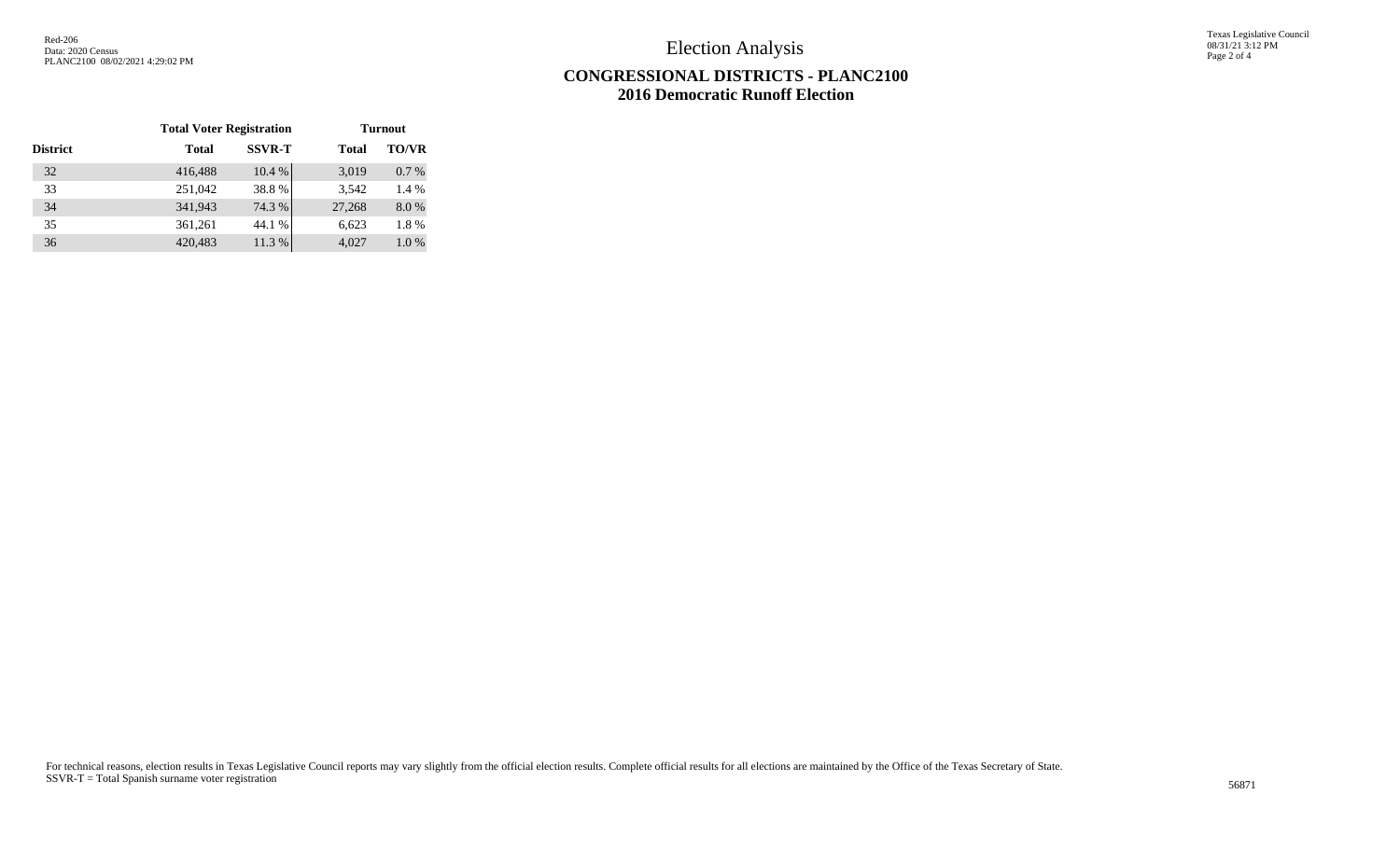Election Analysis

## **CONGRESSIONAL DISTRICTS - PLANC2100 2016 Democratic Runoff Election**

Texas Legislative Council 08/31/21 3:12 PM Page 3 of 4

| <b>District</b> | Garrett-D |        | Yarbrough-D |        |
|-----------------|-----------|--------|-------------|--------|
| <b>STATE</b>    | 87,458    | 46.3%  | 101,608     | 53.7 % |
| $\overline{1}$  | 755       | 39.6%  | 1,151       | 60.4%  |
| $\overline{2}$  | 1,625     | 55.7%  | 1,290       | 44.3 % |
| 3               | 500       | 44.0%  | 637         | 56.0%  |
| $\overline{4}$  | 765       | 44.3 % | 960         | 55.7%  |
| 5               | 905       | 41.3%  | 1,284       | 58.7%  |
| 6               | 925       | 43.8%  | 1,186       | 56.2%  |
| 7               | 1,690     | 61.5%  | 1,056       | 38.5 % |
| 8               | 596       | 46.3%  | 690         | 53.7%  |
| 9               | 2,153     | 30.6%  | 4,894       | 69.4%  |
| 10              | 2,003     | 52.1 % | 1,845       | 47.9%  |
| 11              | 618       | 45.4 % | 742         | 54.6%  |
| 12              | 1,027     | 45.5 % | 1,231       | 54.5 % |
| 13              | 473       | 43.6%  | 612         | 56.4 % |
| 14              | 4,203     | 49.4 % | 4,313       | 50.6%  |
| 15              | 10,554    | 55.8%  | 8,350       | 44.2 % |
| 16              | 5,199     | 41.0%  | 7,485       | 59.0%  |
| 17              | 1,289     | 47.3%  | 1,437       | 52.7%  |
| 18              | 2,659     | 30.7%  | 5,997       | 69.3%  |
| 19              | 1,134     | 45.7%  | 1,345       | 54.3 % |
| 20              | 2,433     | 38.5%  | 3,890       | 61.5%  |
| 21              | 2,251     | 52.2 % | 2,062       | 47.8%  |
| 22              | 1,042     | 40.4 % | 1,540       | 59.6%  |
| 23              | 6,773     | 50.8%  | 6,562       | 49.2%  |
| 24              | 652       | 40.4 % | 960         | 59.6%  |
| 25              | 2,071     | 52.1 % | 1,905       | 47.9%  |
| 26              | 506       | 49.6%  | 515         | 50.4 % |
| 27              | 2,295     | 44.7%  | 2,834       | 55.3%  |
| 28              | 7,693     | 62.4 % | 4,639       | 37.6%  |
| 29              | 1,813     | 36.9%  | 3,095       | 63.1 % |
| 30              | 2,504     | 33.5 % | 4,963       | 66.5%  |
| 31              | 1,232     | 54.4 % | 1,031       | 45.6%  |
| 32              | 899       | 33.5 % | 1,784       | 66.5%  |

For technical reasons, election results in Texas Legislative Council reports may vary slightly from the official election results. Complete official results for all elections are maintained by the Office of the Texas Secre SSVR-T = Total Spanish surname voter registration <sup>56871</sup>